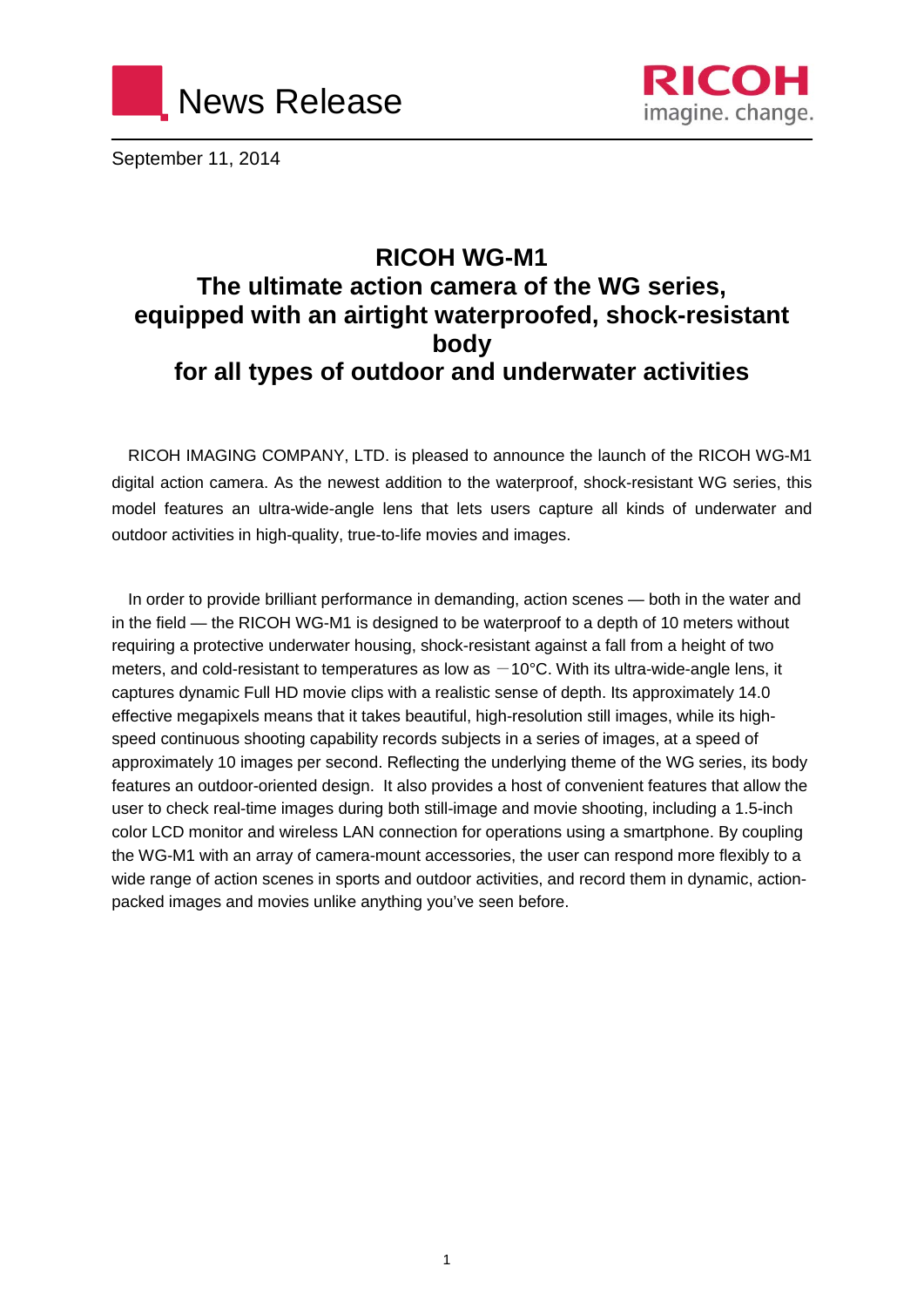Main Features

#### **1. Effortless underwater shooting without a housing**

By simply mounting the included underwater lens protector on the airtight body, the WG-M1 assures outstanding waterproof performance to a depth of 10 meters, and for up to one hour of continuous operation (equivalent to IPX8 or JIS Class 8). It is also designed to be shockresistant against a fall from a height of two meters,\* dustproof (equivalent to JIS Class 6), and cold-resistant against temperatures as low as  $-10^{\circ}$ C. All these features make the WG-M1 a truly dependable, heavy-duty action camera in harsh, demanding outdoor conditions. Since it doesn't require a cumbersome housing to protect the body, the user can not only enjoy underwater movies and images more freely, but also record sounds more clearly without muffling.\*\*

*\* Measured under RICOH IMAGING-original testing standards (from a height of two meters, onto a surface of 5cm-thick plywood), conforming to Method 516.5-Shock of the MIL-Standard 810F.*

*\*\* When the image size of 848 x 480 pixels (at 120fps) is selected, sound cannot be recorded.*

#### **2. Full HD movie recording with a selection of creative tools**

The WG-M1 provides Full HD movie recording in the H.264 recording format, capturing highquality, extended movie clips (1920 x 1080 pixels, 16:9 proportions) at a frame rate of 30 frames per second.\* Thanks to its digital shake reduction mode, the user is assured of flawless, blur-free movies, with a choice of four angle-of-view settings — Wide (approximately 137 degrees),\*\* Medium,\*\*\* Narrow\*\*\* and Underwater. It also provides a host of creative tools to simplify complex movie-recording techniques, including "Motion detection," which automatically starts recording a movie when the camera detects a moving object within the image field; "Loop recording," which keeps recording movies while creating new files at fiveor ten-minute intervals; "High-speed Movie,"\*\*\*\* which records movies specifically for slowmotion playbacks; and "Time Lapse Movie," which produces time-compressed movies using a time-lapse recording technique. In addition, a micro-HDMI terminal (type D) is provided on the camera body for the simultaneous output of movie clips and sound to external audio-visual devices.

*\* The maximum length of a single movie clip is 25 minutes.*

\*\* The angle of view may vary depending on the selected image size. The maximum angle of *view in underwater movie recording is approximately 90 degrees.*

*\*\*\* The medium and narrow settings are selectable only when the image size of 1920 x 1080 pixels (at 30fps) is selected.*

*\*\*\*\* The image size is fixed at 848 x 480 pixels (at 120fps), while the recording duration is* fixed at 60 seconds.

#### **3. High-resolution still images captured by an ultra-wide-angle, 160-degree lens and approximately 14.0 effective megapixels**

The WG-M1 delivers true-to-life, high-resolution still images, thanks to the combination of approximately 14.0 effective megapixels and a CMOS image sensor with outstanding highsensitivity and low-noise characteristics and high-speed data readout. During still-image shooting, it offers a choice of four angle-of-view settings: Wide (160 degrees),\* Medium,\*\* Narrow\*\* and Underwater. It also provides a high-speed continuous shooting mode to record a series of still images at a speed of approximately 10 images per second.

*\* The angle of view may vary depending on the selected image size. The maximum angle of view in underwater still-image recording is approximately 97 degrees.*

*\*\* The medium and narrow settings are selectable only when image size of 10M or 14M is selected.*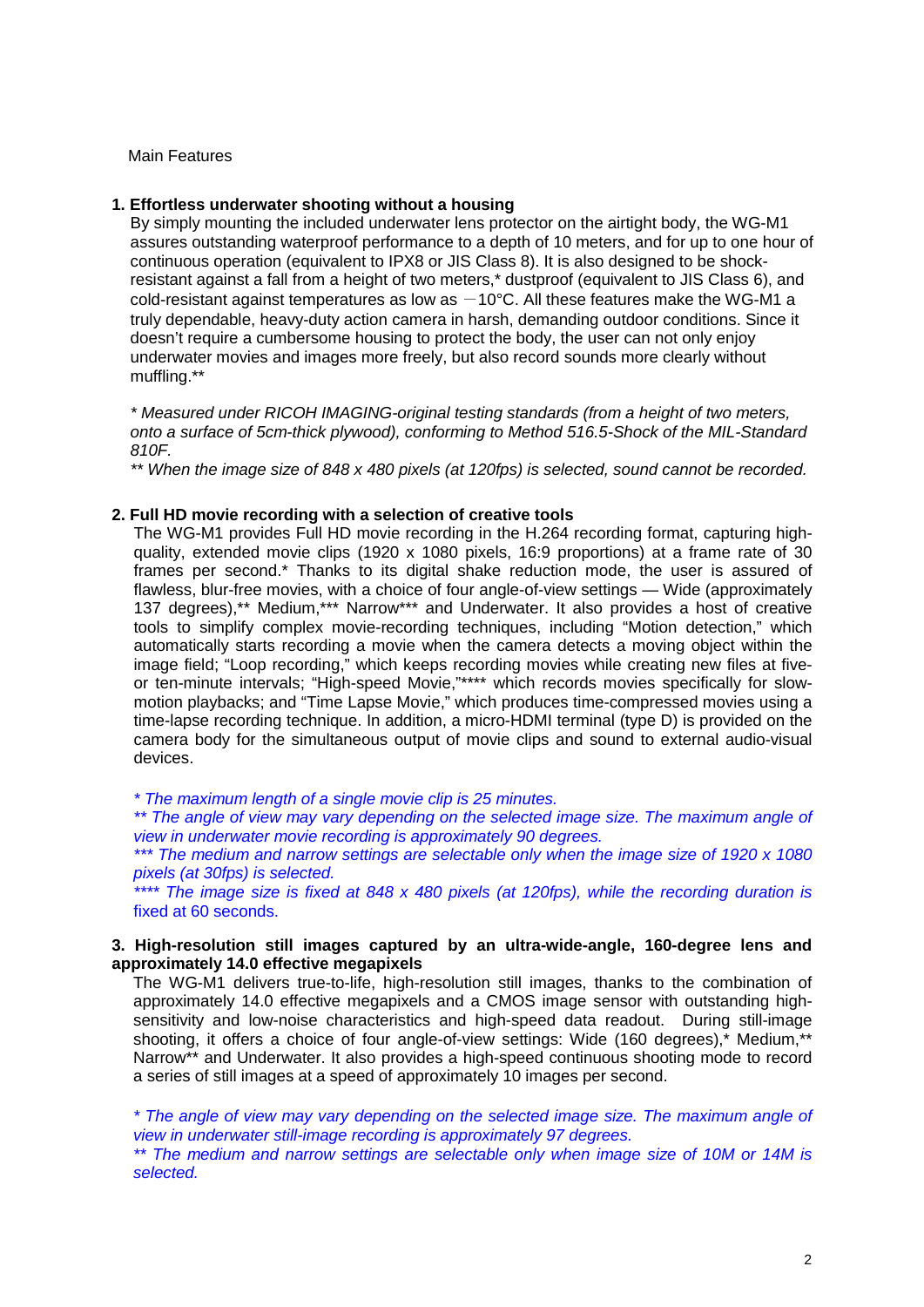#### **4. Functional, outdoor-oriented design**

Inheriting the design theme of the waterproof WG series, the WG-M1 offers a functional, heavy-duty design perfect for active outdoor shooting. It comes equipped with a 1.5-inch color LCD monitor for easy confirmation of the image composition during shooting and quick review of recorded images and movies during playback. Its large control buttons facilitate camera operations — including instant switching between still-image and movie modes — even when the user is wearing gloves. It also features a tripod socket on the bottom for the direct attachment of various accessories. The WG-M1 offers a choice of two body colors: black and orange.

#### **5. Wireless LAN connection to support remote operation using smartphones**

By installing a WG-M1-dedicated application in a smartphone or tablet computer, the user can perform various camera functions from a distance: confirm the status of a subject or scene, release the WG-M1's shutter, and even check movie recordings in real time. The user can also browse and download images and movies recorded by the WG-M1 onto a smartphone or tablet computer for effortless editing using the tools provided by the application, then upload them to social networking and other websites to share them with friends.

#### **6. Other features**

・Face Detection AF & AE function, to automatically optimize focus and set exposure on the subject's face

・ WG adhesive mount, to attach the camera body to different surfaces using a powerful adhesive tape

・ Carabiner-equipped strap, to suspend the camera on a backpack or other object for easy carrying

・ Compatible with micro SD and micro SDHC memory cards

#### **Optional Accessories**

#### **O-MA1531 WG Grip Adapter**

This accessory provides a solid grip of the WG-M1 to facilitate one-handed shooting.

#### **O-MA1532 WG Angle Adapter**

With a combination of three parts, this accessory lets the user set the camera at the desired angle.

#### **O-CM1532 WG Adhesive Mount 2**

Designed to attach the camera to different surfaces using a powerful adhesive tape, this accessory provides a broader adhesive area than the standard WG adhesive mount included in the camera package. It also comes with a hook to attach a leash cord to prevent the accidental loss of the camera during the shooting of active sports, such as surfing and snowboarding.

#### **O-CM1533 WG Wrist Strap Mount**

Designed to attach the camera to the arm or tubular objects such as pipes, this accessory is convenient for the shooting of active sports such as surfing, snorkeling, skiing and snowboarding.

#### **O-CM1534 WG Peg Mount**

Designed to fix the camera on the ground, this accessory simplifies still-image/movie recording of golf swings and interval shooting on photo-shooting treks.

#### **O-CM1535 WG Magnet Mount**

Designed to attach the camera to metal objects with a powerful magnet, this accessory makes it easy to install and remove the camera.

#### **O-CM1536 WG Helmet Strap Mount**

Designed to attach the camera to a helmet using a strap, this accessory assists active movie shooting of road racing and mountain biking.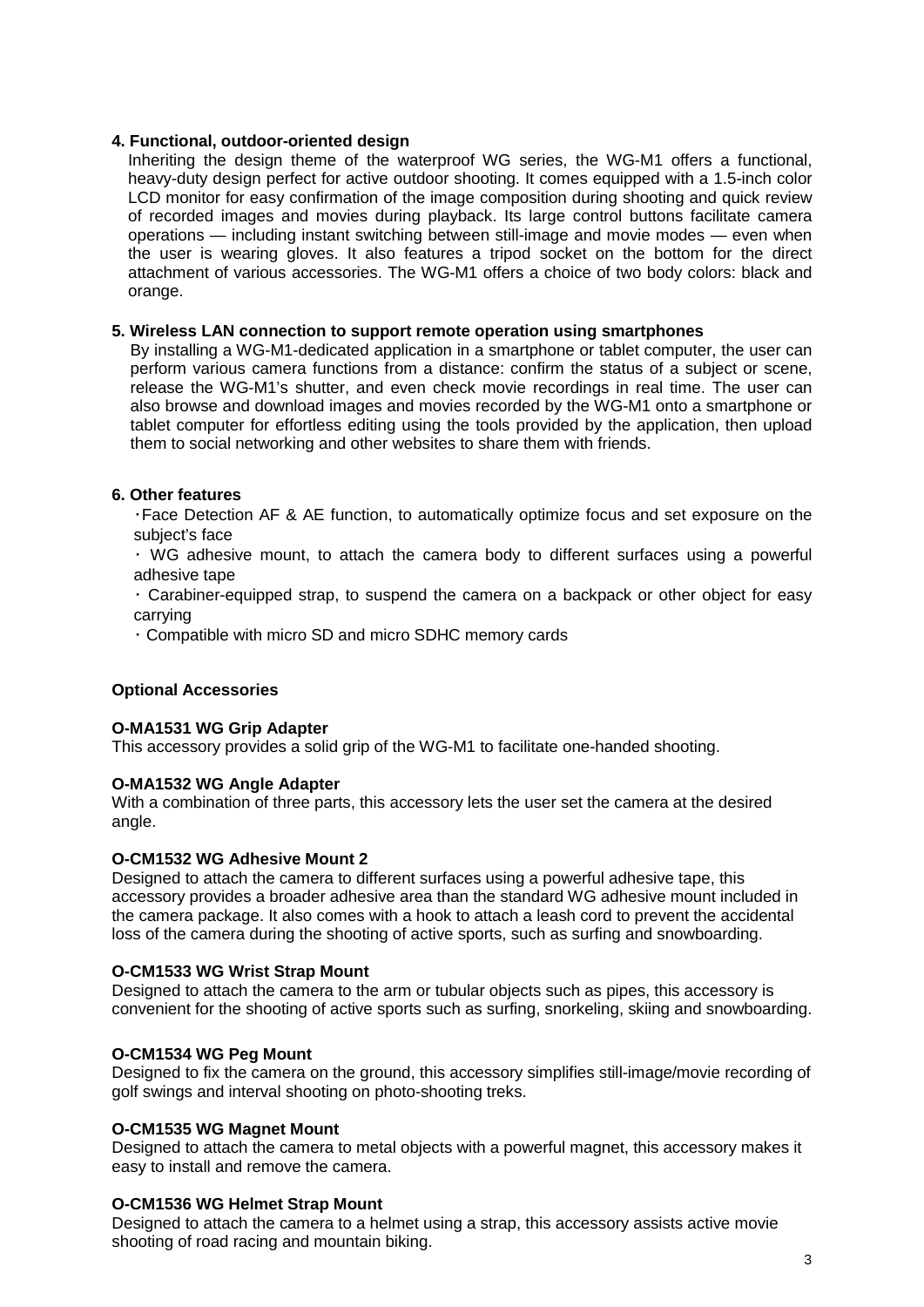### **RICOH WG-M1 Specifications**

| Lens                                                                                                                                               |                                                  | RICOH lens, 6 elements in 6 groups (2 aspherical elements)                                                                                                                                      |  |  |  |  |
|----------------------------------------------------------------------------------------------------------------------------------------------------|--------------------------------------------------|-------------------------------------------------------------------------------------------------------------------------------------------------------------------------------------------------|--|--|--|--|
|                                                                                                                                                    | Focal Length                                     | 3mm                                                                                                                                                                                             |  |  |  |  |
|                                                                                                                                                    | (in 35mm format equivalent)                      | Approx. 16.8mm                                                                                                                                                                                  |  |  |  |  |
|                                                                                                                                                    | Maximum field of view                            | Still image: Approx. 160°(4:3 wide)                                                                                                                                                             |  |  |  |  |
|                                                                                                                                                    |                                                  | Movie: Approx. 137°(1280x960)                                                                                                                                                                   |  |  |  |  |
|                                                                                                                                                    | Maximum Aperture                                 | F <sub>2.8</sub>                                                                                                                                                                                |  |  |  |  |
| Focus                                                                                                                                              | <b>Type</b>                                      | Fix focus length                                                                                                                                                                                |  |  |  |  |
|                                                                                                                                                    | Focus Range                                      | In air (Lens protector O-LP1531, Underwater lens protector O-LP1532) : 60cm-∞                                                                                                                   |  |  |  |  |
|                                                                                                                                                    |                                                  | Underwater (Underwater lens protector O-LP1532) : 80cm-∞                                                                                                                                        |  |  |  |  |
| Field of view (FOV)                                                                                                                                |                                                  | Wide, Medium, Narrow, Underwater                                                                                                                                                                |  |  |  |  |
| <b>Motion Blur Reduction</b>                                                                                                                       |                                                  | Electronic image stabilization (movie only)                                                                                                                                                     |  |  |  |  |
| File format                                                                                                                                        | Still                                            | JPEG (conforms to Exif 2.3), conforms to DCF2.0                                                                                                                                                 |  |  |  |  |
|                                                                                                                                                    | Movie                                            | MOV/H.264, 30fps/50fps/60fps/120fps                                                                                                                                                             |  |  |  |  |
|                                                                                                                                                    | <b>Audio</b>                                     | PCM system, stereo sound                                                                                                                                                                        |  |  |  |  |
| Number of                                                                                                                                          | Still                                            | (4:3) 14M: 4320x3240, 5M: 2592x1944                                                                                                                                                             |  |  |  |  |
| <b>Recorded pixels</b>                                                                                                                             |                                                  | (16:9) 10M : 4320x2432                                                                                                                                                                          |  |  |  |  |
|                                                                                                                                                    | <b>Movie</b>                                     | 1920x1080(30fps), 1280x960(50fps), 1280x960(30fps), 1280x720(60fps), 1280x720(30fps),<br>848x480(60fps), 848x480(120fps)                                                                        |  |  |  |  |
| Number of Effective pixels                                                                                                                         |                                                  | Approx. 14 megapixels                                                                                                                                                                           |  |  |  |  |
| <b>Image Sensor</b>                                                                                                                                |                                                  | 1/2.3 inch CMOS                                                                                                                                                                                 |  |  |  |  |
|                                                                                                                                                    | <b>Sensitivity (Standard Output Sensitivity)</b> | Automatic (ISO 100-800)                                                                                                                                                                         |  |  |  |  |
| <b>White Balance</b>                                                                                                                               |                                                  | AWB, Daylight, Cloudy, Fluorescent, Underwater                                                                                                                                                  |  |  |  |  |
| <b>Display</b>                                                                                                                                     |                                                  | 1.5 inch LCD, approx. 115,000 dots                                                                                                                                                              |  |  |  |  |
| <b>Exposure Control</b>                                                                                                                            | <b>Metering System</b>                           | AiAE, Face AE (not switchable)                                                                                                                                                                  |  |  |  |  |
| Face detection                                                                                                                                     |                                                  | 10 people's faces                                                                                                                                                                               |  |  |  |  |
| <b>Shooting modes</b>                                                                                                                              |                                                  | Still, Movie, Time Lapse, Loop recording, Motion detection                                                                                                                                      |  |  |  |  |
| <b>Playback modes</b>                                                                                                                              |                                                  | Photo playback, Movie playback                                                                                                                                                                  |  |  |  |  |
| Drive modes                                                                                                                                        | Still                                            | Single, Burst Shot                                                                                                                                                                              |  |  |  |  |
| <b>Storage Media</b>                                                                                                                               |                                                  | Built-in memory (approx. 100MB)                                                                                                                                                                 |  |  |  |  |
|                                                                                                                                                    |                                                  | microSD / microSDHC Memory Card                                                                                                                                                                 |  |  |  |  |
| <b>Power Source</b>                                                                                                                                |                                                  | Rechargeable lithium-ion battery DB-65                                                                                                                                                          |  |  |  |  |
|                                                                                                                                                    | <b>Battery</b> life                              | Still: Approx. 350 pictures (using the rechargeable lithium-ion battery) *1                                                                                                                     |  |  |  |  |
|                                                                                                                                                    |                                                  | Movie recording : Approx. 150 minutes (using the rechargeable lithium-ion battery) *2                                                                                                           |  |  |  |  |
|                                                                                                                                                    |                                                  | Playback: Approx. 400 minutes (using the rechargeable lithium-ion battery) *2                                                                                                                   |  |  |  |  |
| <b>Interfaces</b>                                                                                                                                  |                                                  | USB2.0 (high-speed compatible), HDMI port (Type D)                                                                                                                                              |  |  |  |  |
| WireLess interface                                                                                                                                 |                                                  | Standard: 802.11b/g/n                                                                                                                                                                           |  |  |  |  |
|                                                                                                                                                    |                                                  | Frequency: 2.4GHz band                                                                                                                                                                          |  |  |  |  |
|                                                                                                                                                    |                                                  | Security: WPA2                                                                                                                                                                                  |  |  |  |  |
| <b>Dimensions</b>                                                                                                                                  |                                                  | Approx. 66.5 (W) x42.5 (H) x89.5 (D) mm (excuding operating or protruding parts)                                                                                                                |  |  |  |  |
| Weight                                                                                                                                             |                                                  | Approx. 190g (including battery, microSD memory card, and Lens protector O-LP1531)                                                                                                              |  |  |  |  |
|                                                                                                                                                    |                                                  | Approx. 151g (excluding battery, microSD memory card, and Lens protector O-LP1531)                                                                                                              |  |  |  |  |
| <b>Accessories</b>                                                                                                                                 |                                                  | Rechargeable lithium-ion battery, Power adapter, USB cable, Carabiner strap, Quick start guide, Operating<br>Manual (CD-ROM), WG Flat Adhesive Mount, Lens protector, Underwater lens protector |  |  |  |  |
| *1 Recording canacity shows approximate number of shots recorded during CIPA-compliant testing. Actual performance may vary depending on operating |                                                  |                                                                                                                                                                                                 |  |  |  |  |

\*1 Recording capacity shows approximate number of shots recorded during CIPA-compliant testing. Actual performance may vary depending on operating conditions.

\*2 According to the result of RICOH IMAGING in-house testing.